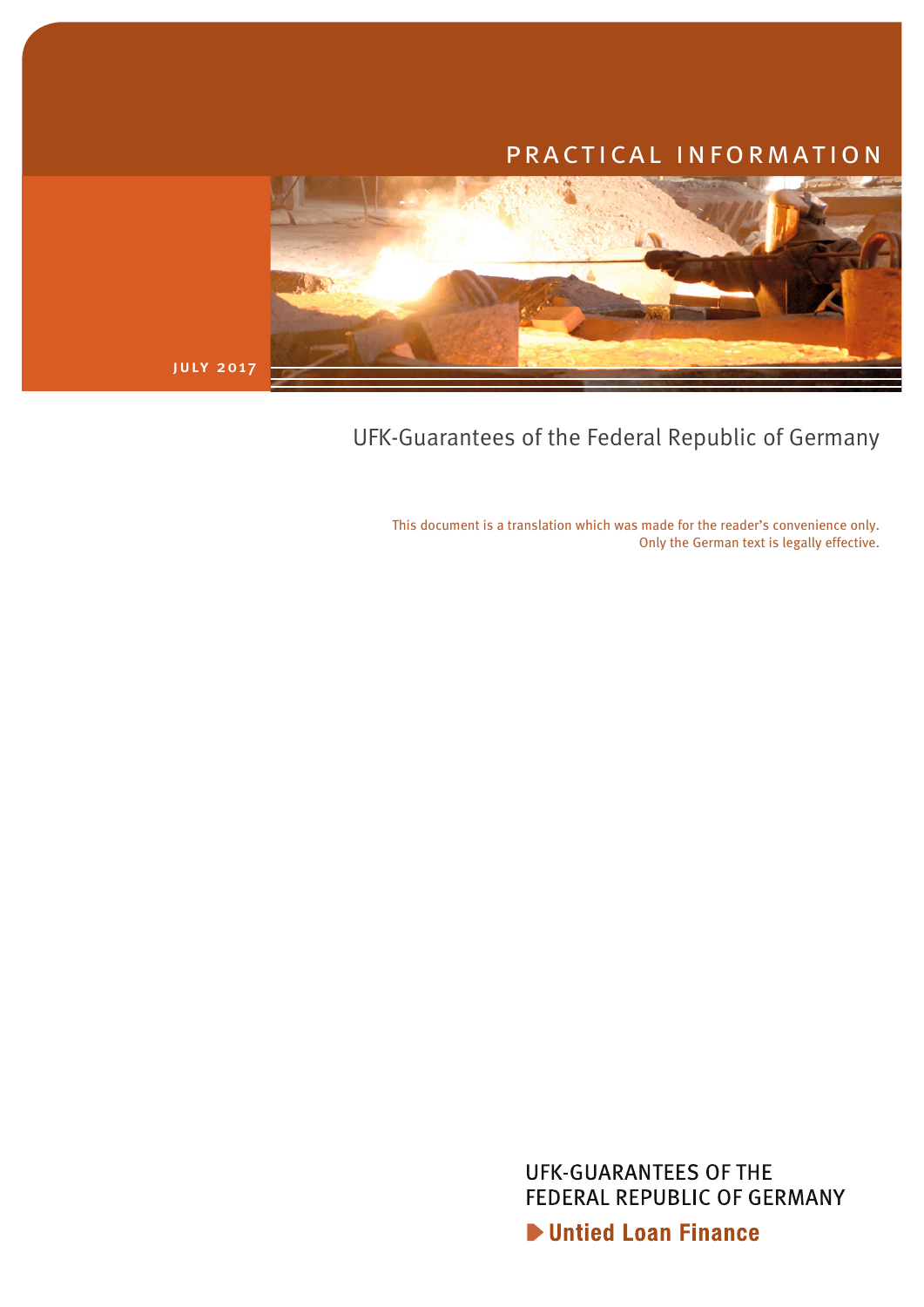# UFK-Guarantees of the Federal Republic of Germany

#### untied loan guarantees

The secure supply of raw materials and energy is being considered to be a basic prerequisite for prosperity and growth in the Federal Republic of Germany (Federal Government). However, due to a rather limited national endowment with natural resources, German companies heavily rely on the import of raw materials such as oil and gas, base metals and refractory metals. Hence, the German Untied Loan Guarantee Scheme (UFK) has been designed to enhance the national supply of commodities by providing financial guarantees to national and international financial institutions lending to commercial projects in the mining as well as the oil and gas sector.

For financing to be eligible for cover under the Untied Loan Guarantee Scheme, the Federal Government requires the project's owner or sponsor to enter into a contract with a German offtaker for the delivery of natural resources extracted. The offtake agreement shall comprise the delivery of reasonable quantities, be of reasonable duration and match industry standards in respect of termination, hardship and force majeure clauses. Projects shall also be commercially and technically feasible and contribute to the economic development of the host country. UFK-guaranteed loans are not tied to German exports and services.

The respective guarantee agreement and the currently valid General Terms and Conditions for Untied Loan Guarantees are the legally binding basis for Untied Loan Guarantees.

## eligible applicants

Banks domiciled in Germany, branches of foreign banks established in Germany and, under certain circumstances, foreign banks are eligible to apply for cover.

#### object of cover

The covered obligation under the Untied Loan Guarantee is the Policyholder's repayment claim against the foreign debtor as agreed in the loan contract (Guaranteed Amount). The loan can be denominated in euros or in any foreign currency. Any interest agreed on in the loan contract is also covered insofar as it accrues up to the agreed maturities.

#### scope of cover

An event of loss is deemed to have occurred if and when the Guaranteed Amount is uncollectable as a result of one of the political or commercial risks defined below.

An amount is deemed to be uncollectable for political reasons as a result of one of the following events:

- $\blacktriangleright$  Legislative or administrative measures abroad which were passed or came into force after the conclusion of the loan contract in respect of the Guaranteed Amount
- ▶ War, other armed conflicts, revolutions or civil commotion abroad
- $\blacktriangleright$  Payment embargoes or moratoriums as well as the impossibility of converting or transferring amounts deposited with a solvent bank for their transfer
- $\blacktriangleright$  Exchange rate losses due to governmental devaluations

An amount is deemed to be uncollectable for commercial reasons as a result of one of the following events:

- $\blacktriangleright$  Insolvency, unsuccessful execution and suspension of payment
- $\blacktriangleright$  Protracted default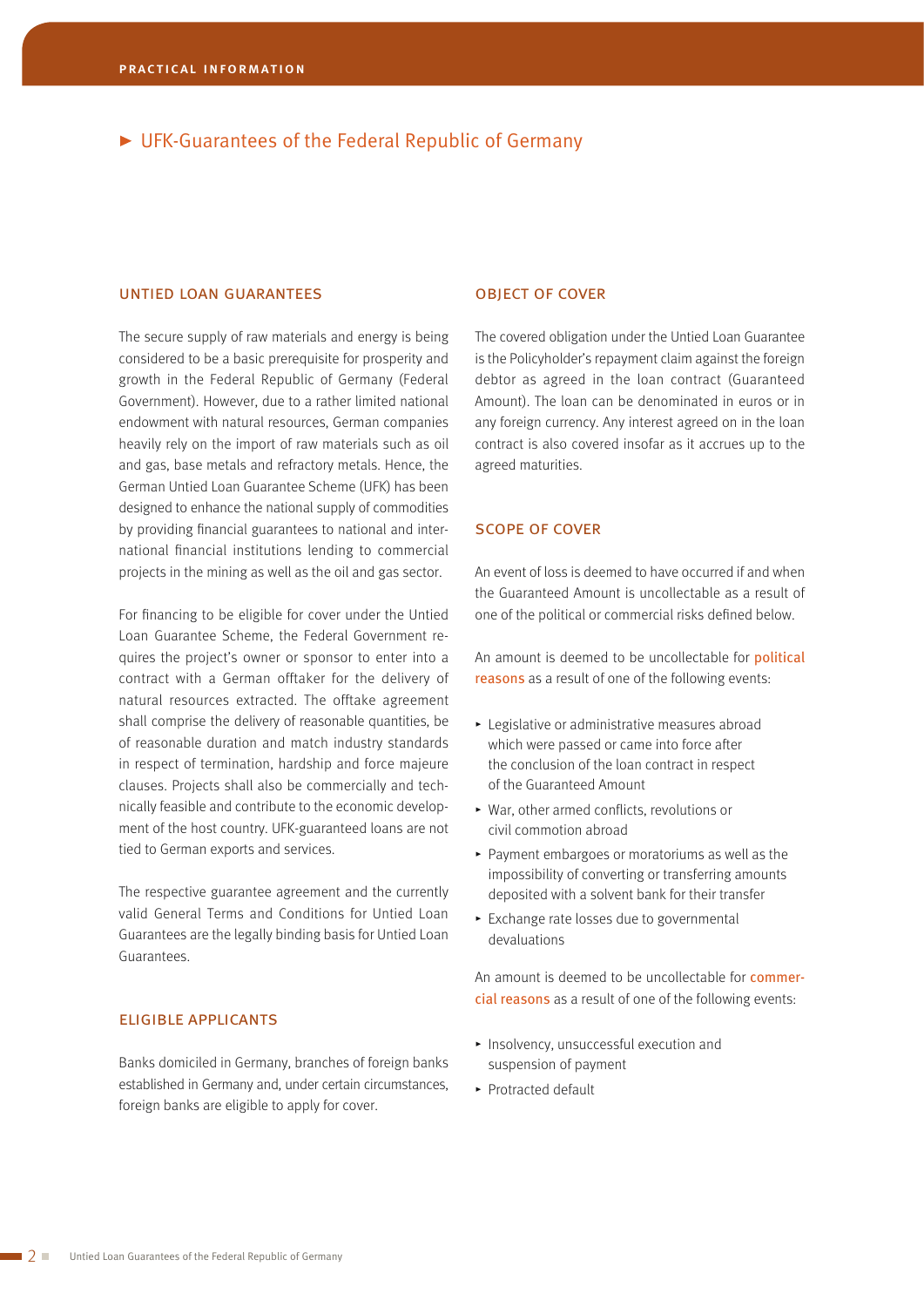On application, the scope of cover can be limited to political risks. The Federal Government can limit the scope of cover to certain risks when assuming an Untied Loan Guarantee. Further information is available in the current version of the General Terms and Conditions for Untied Loan Guarantees.

#### **PREREQUISITES**

The Federal Government only assumes Untied Loan Guarantees for projects which are eligible for cover and on the precondition that the risk of assuming a guarantee is justifiable.

The main element in deciding on the eligibility for cover is the so-called eligibility for cover in principle. The Ministry for Economic Affairs and Energy confirms this provided that a project contributes to securing the supply of the Federal Republic of Germany with raw materials which e. g. cannot be obtained or can only be obtained in limited quantities via the international spot markets, for which trade barriers exist affecting German industry or which are strategic raw materials for industries with important future potential.

The assessment and declaration of a project's eligibility for cover in principle is made on a case by case basis depending on the details of the individual project. Another precondition for the assumption of an Untied Loan Guarantee is the prospect of a loss free record of the guarantee – that is the timely repayment of the covered loan.

As for the justifiability of risk, project risks should be shared between project stakeholders, e.g. by sponsors providing equity or by providing a security package.

#### application and approval process

Applicants interested in an Untied Loan Guarantee should contact Euler Hermes already during the planning and negotiation phase of the project. Issues such as the project's positive contribution to the natural resources supply of the Federal Republic of Germany and other requirements are key issues and should be discussed in advance.

In the early phase of a project the Federal Government is prepared to give a first non-binding *indication* whether a project is, in principle, suitable for an Untied Loan Guarantee. In addition to information about the debtor as well as the terms and conditions of the loan (amount and tenor) the enquiry should contain information about the project (project structuring, investment volume, stakeholders) and its financing structure (including the security concept). In the case of natural resources projects the enquiry should state the expected contribution of the project to an increase of the resources supply of the Federal Republic of Germany (possible German offtakers/envisaged conditions of the offtake agreement). Such an enquiry can be informal and is free of charge for the applicant.

The further application and approval process for the project is then initiated with a formal application. Based on the project information memorandum (PIM) and a financial model submitted by the applicant, a so-called preliminary review is carried out by Euler Hermes. This includes a preliminary review of the project and financing structure, the entities involved in the project, the market situation, the economic viability as well as the security package (if available at this stage).

Based on the findings of the preliminary review the Federal Government may request the applicant to commission an expertise on the economic viability of the project (further information on the requirements and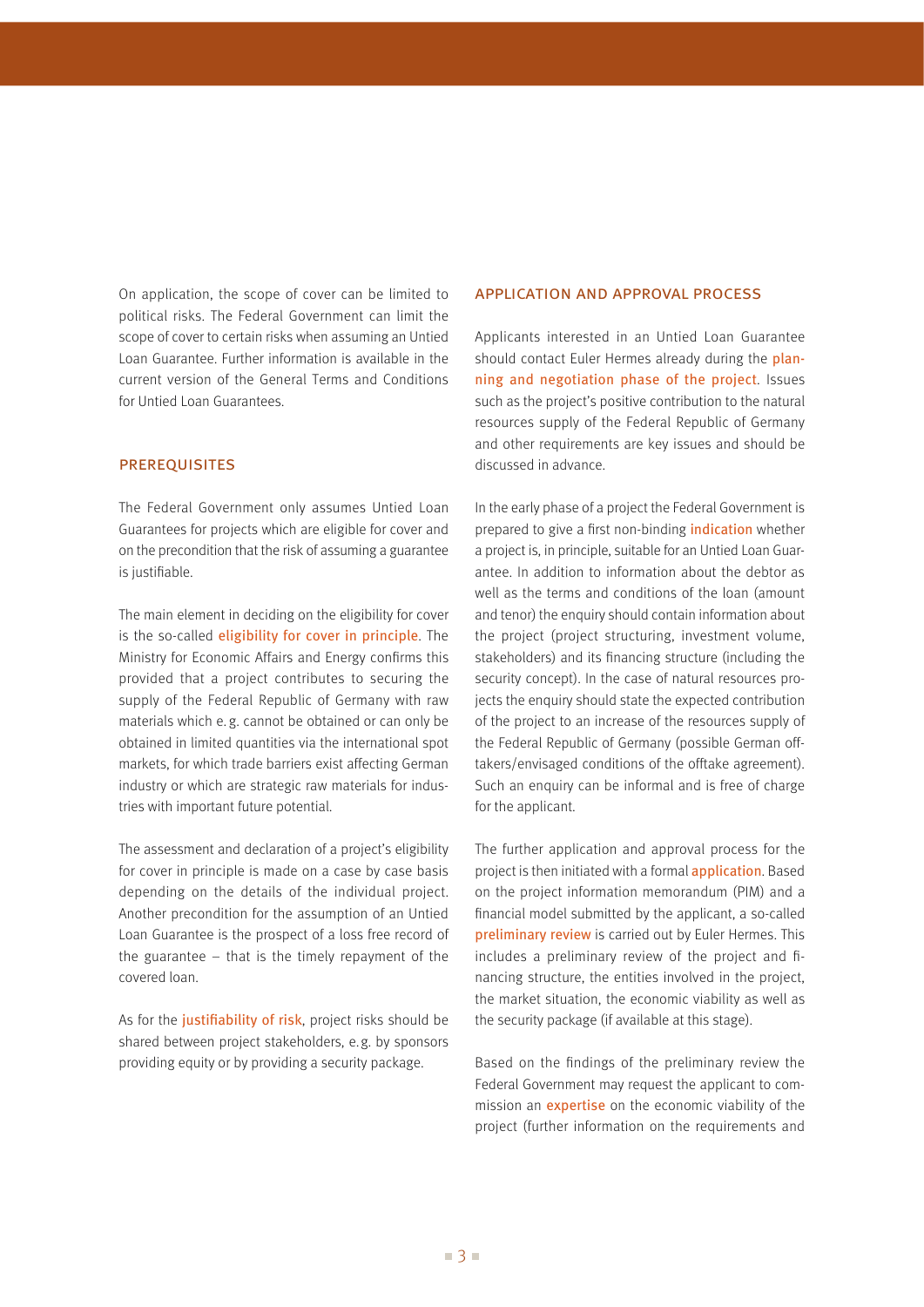scope of the expertise can be found in the brochure "Expert opinions for Project Financing and Structured Finance" which also applies to the UFK-scheme and can be found under "Downloads" at www.agaportal.de).

Once Euler Hermes has received the Expert opinion/ assessed the project (as the case may be), it prepares a recommendation for the Federal Government which provides the basis for the Interministerial Committee's (IMC) decision. Besides the Federal Ministry for Economic Affairs and Energy as lead ministry, the Federal Ministry of Finance, the Federal Foreign Office and the Federal Ministry for Economic Cooperation and Development are represented on the committee. Before the signing of the project and financing contracts, the IMC gives a so-called **preliminary approval** to the applicant bank. This comprises the binding confirmation from the Federal Government to make a positive decision on the Untied Loan Guarantee applied for, provided that no changes take place to the material and legal position and as long as the project and financing contracts and/or the longterm offtake agreement for raw materials are concluded within a stipulated period and any conditions concerning the project and/or the financing concept are fulfilled.

When the project and financing contracts as well as the long-term offtake agreement – where necessary after fulfillment of the conditions stipulated  $-$  are signed, the Federal Government concludes a guarantee agreement (Untied Loan Guarantee) with the bank or the bank consortium which made the application.

#### required information and documents

In order to execute the project due diligence process certain information and documents are required about commercial, technical, environmental, social and human rights aspects of a project. These are typically:

#### information about

- $\blacktriangleright$  the creditor and the debtor (name, address etc)
- $\rightarrow$  the terms and conditions of the loan (loan amount, duration, interest rate etc)
- $\blacktriangleright$  the investment project (short project overview, investment volume, financing, management after completion of the project)
- $\rightarrow$  the security concept (completion and payment guarantee, obligation to make additional contributions, escrow account, dividend payout limitation/accumulation of reserves, assignment of claim, mortgages etc)
- $\triangleright$  permissions, concessions and commitments of public authorities that are important for the implementation of the project (import/export licenses, account keeping abroad, borrowing or loan repayment in foreign currency, tax exemptions etc)
- $\rightarrow$  the environmental, social and human rights impacts of the project (ecological and social aspects, compliance with the requirements of the host country, as well as with the guidelines of the World Bank etc)

#### **DOCUMENTS**

- Project information memorandum (PIM) (economical and technical examination of the project, financing, market condition and competition, infrastructure, importance for the national economy etc)
- $\blacktriangleright$  Revenue and liquidity forecast for the project (stating the assumptions that the calculation is based upon)
- **Environmental, Social and Human Rights Impact** Assessment (ESIA)
- ▶ Term Sheet/loan contract (disbursement conditions, repayment modalities, loan security, debtor's obligations etc)
- $\triangleright$  Offtake contract
- ▶ Shareholder Agreement/Articles of Association of the debtor

In some cases Euler Hermes will ask for additional documents and information, which might be needed for processing the application.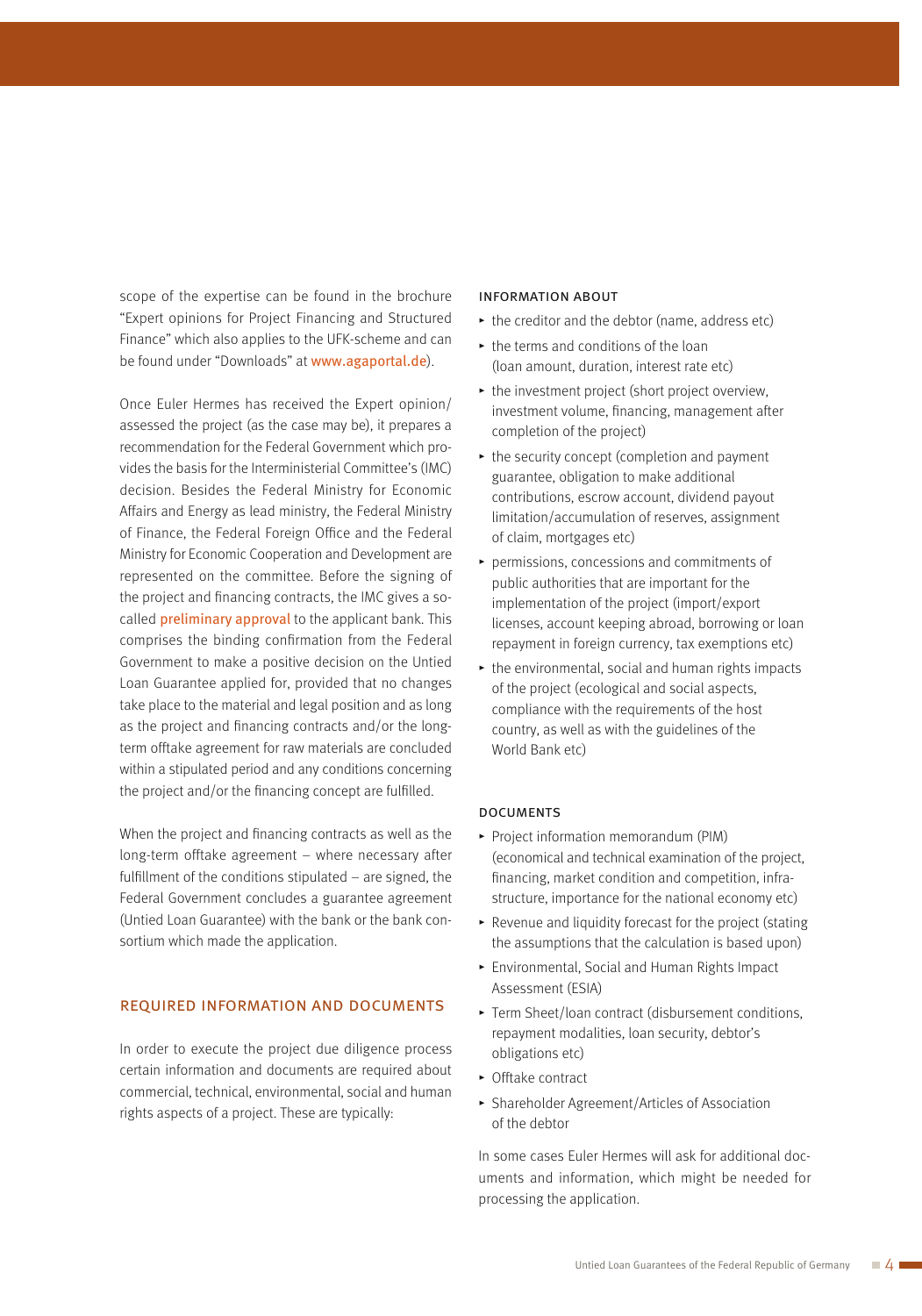#### period of cover

Cover is provided as soon as the loan is being paid out and ends upon full repayment of the covered loan. There is no cover for not yet paid out loan amounts.

#### fees and premiums

The premium charged for assuming an Untied Loan Guarantee comprises application fees and the premium for cover.

An application fee must be paid for the processing of an application for an Untied Loan Guarantee. The application fee for a loan (including interest) with an amount up to 5,000,000.-- euros is 1‰ and for an amount above 5,000,000.-- euros it is 0.5‰. However, application fees are capped at 30,000.-- euros.

A premium depending on the type and size of the risk to be covered will be charged for assuming an Untied Loan Guarantee. The premium is risk differentiated and is charged as a percentage of the loan amount to be covered (without interest). The solvency of the debtor or the economical stability of the project, the country risk and the risk duration are crucial criteria for determining the premium rate. It is charged as a percentage of the loan amount to be covered (without interest) and is payable as a one-off up-front payment on the assumption of the guarantee. Insurance taxes are not applicable.

For further information on fees and premiums please see the publication "Fees and premium rates" for Untied Loan Guarantees.

## calculation and payment of indemnification

It is a prerequisite for an indemnification that a covered repayment claim is deemed uncollectable due to one of the covered risks. The Federal Government will calculate the amount to be indemnified within one month of receiving all the documentation required for ascertainment of the claim for indemnification. The amount resulting from this calculation will be paid to the Policyholder within five bank days following notice of such calculation to the Policyholder, provided that the Policyholder has acknowledged the calculation to be correct.

The Policyholder is normally required to retain for his own account a portion of each loss amounting to 10% for all risks. Insurance elsewhere is permissible in principle – with the exception of a retention borne by the Policyholder of 5% of the loss.

#### **CONTACT**

Euler Hermes Aktiengesellschaft in Hamburg, Germany, is mandated by the Federal Government to manage the UFK-scheme. Please contact Euler Hermes if you have any further questions about the UFK-scheme.

For further information please visit our homepage www.agaportal.de.